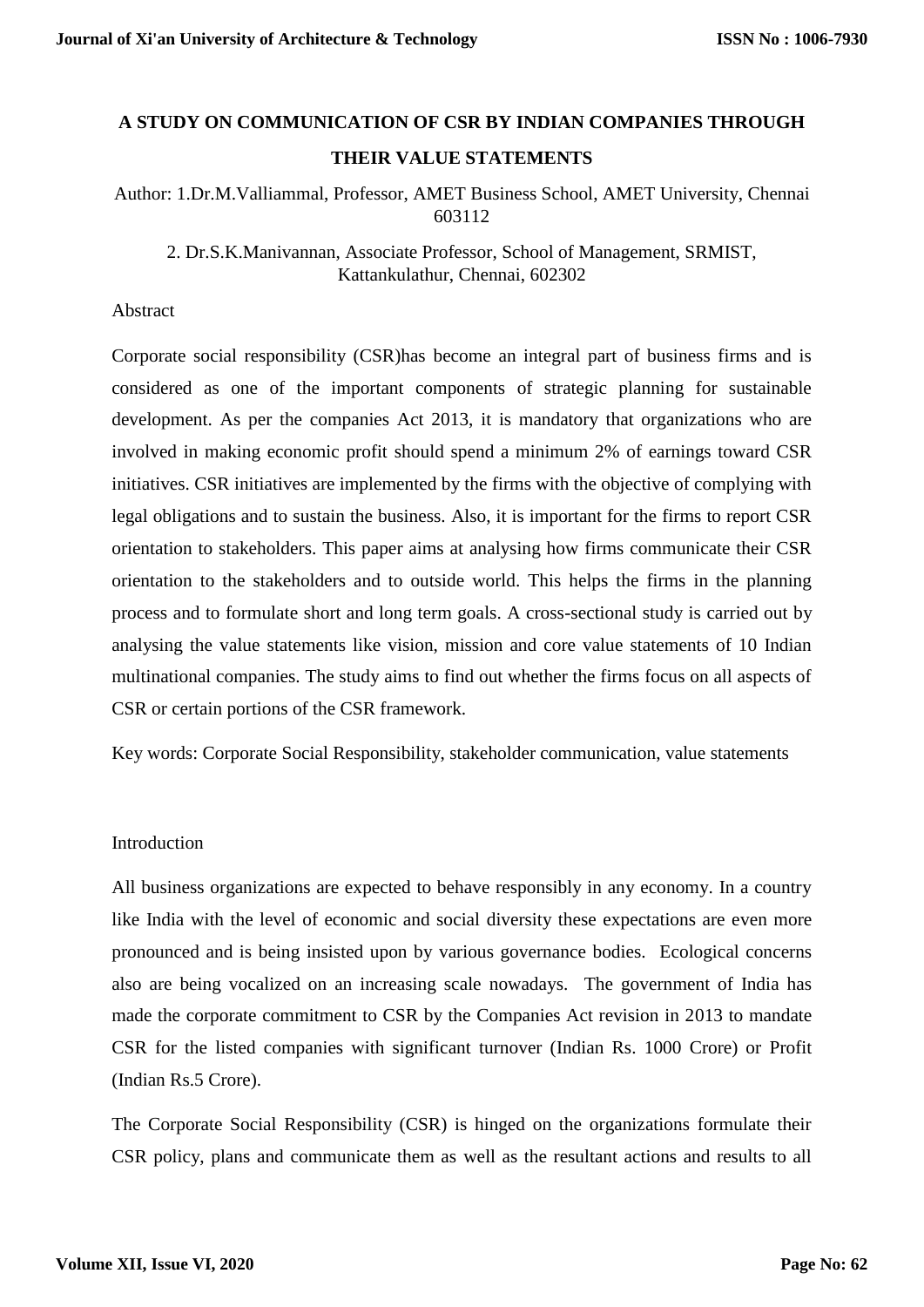stakeholders in a clear and complete fashion. In a world filled with multiple types of communication volume and variety, the effort to make the communication even more clear and well directed becomes even more important and urgent.

## **Objective**

This study is to evaluate the effectiveness of communication of CSR through the corporate value statements in India. A comparative analysis of the corporate value statement aims to bring out the targeted effort to address the different stakeholders of the corporations to inform about their CSR orientation.

## Review of Literature

The concept of CSR can be defined as society's demand from businesses to exercise their responsibility on the consequent impact on the ecological and social environment of the business and stakeholders (Durmaz *et al.*, 2011:1420; Hartmann, 2011:232). CSR is also used to create a good reputation of the company among the corporate's stakeholders (Hartmann, 2011:233).

Communicating CSR is a complex task. Since the corporate stakeholders are many and are varied, the expectations from corporates also are of many types. Further communication strategies need to make sure that all different stakeholders are involved and reached for a business (Morsing & Schultz, 2006:109). These stakeholders are identified by the recent models on CSR, namely Triple Bottom Line and Stakeholder Theory of CSR.

The studies on Triple Bottom Line (TBL) emphasize the need to evaluate a companies' performance not just by their financial performance, but also the actions affecting the ethical/social and environmental (Norman & MacDonald, 2004:252). Given such a broad responsibility, there are diverse range of stakeholders. These stakeholders have to be communicated through CSR activities as well as suitable communication, so as to generate a favourable attitude of stakeholders and enable support of them(Du et al., 2010:12). TBL identifies Customers, Suppliers, Employees, Community and Investors (Henriques & Richardson, 2013:140).

Stakeholder Theory is the key theory that enables identification of business and the affected societal stakeholders in CSR context. This approach also helps these stakeholders to formulate and execute the policies and activity plans to accomplish the goals. The theory classifies the stakeholders in four groups namely, Authorisers, Business Partners, Customer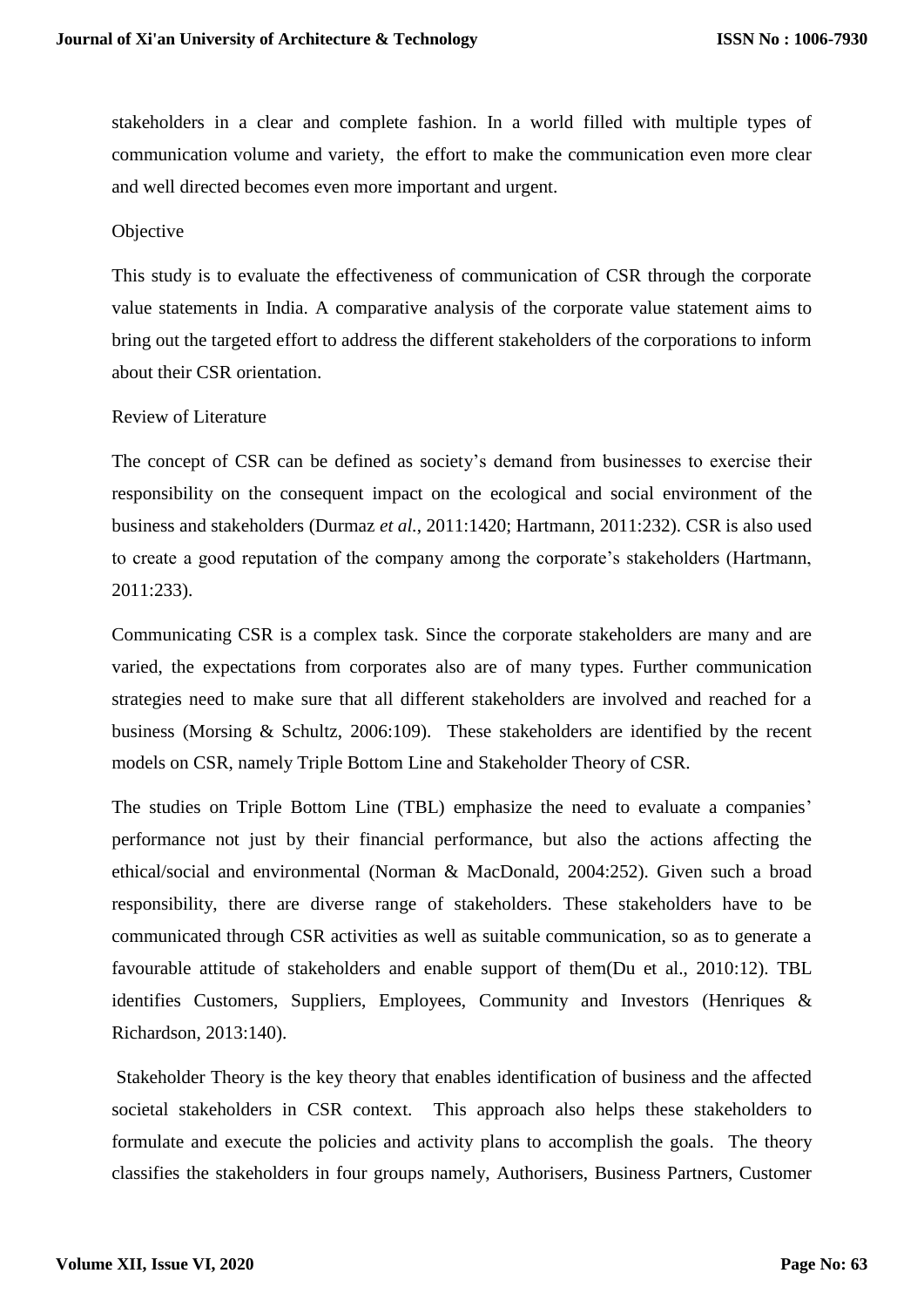Groups and External Influencers (Russo & Perrini, 2010:218). This classification is useful in identifying the needs and perceived impact of CSR activities of businesses on its environment as identified by TBL.

These frameworks give us an understanding of the stakeholders so as to help us analyse the corporate value statements in terms of the intended audience among them.

## Methodology

Consequent to the recent changes in the Companies Law to enforce corporations in India to spend on CSR, all the major businesses have started efforts towards CSR. Hence this study has taken the Indian corporations as the candidates of study. Since the value statements of these companies embody the corporate intent for communication to the whole world, study takes the value statements of the business corporations for analysis. The value statements include the Mission and Vision as well as core value statements available from companies' recently published documents including the sustainability reports where ever available.

Data collected is of cross sectional nature, where 10 major companies' value statements were collected and the analysis of the statements involved scan of the statement to identify the intent as well as the intended target group among the stakeholders of the corporation. The companies were chosen from traditional manufacturing as well as modern technology business companies to get a broad representation of corporate.

#### Analysis

The targeted stakeholders were identified from the key literature on CSR and the value statements were analysed from those perspectives. Further the corporate value statements were analysed with reference to the stakeholders so identified as seen in the annexure 1 table.

| S.No.          | Stakeholder<br>$Group^*$ | Stakeholder Type+                                                    | Companies Statements aiming at<br>these Stakeholders                                            |
|----------------|--------------------------|----------------------------------------------------------------------|-------------------------------------------------------------------------------------------------|
|                | Authorizers              | Government/Regulators<br>Share holders /Board of<br><b>Directors</b> | ITC, TVS Motors, Tata Steel,<br>Sun Pharma, Jindal Steel, Biocon,<br><b>Reliance Industries</b> |
| $\overline{2}$ | <b>Business Partners</b> | Employees,<br>Trade<br>Unions<br>Suppliers, Distributors             | TVS Motors, Tata Steel, Biocon,<br>Baja, Reliance Industries                                    |

Table 1. Intended Stakeholders of the Corporate Value Statements across Companies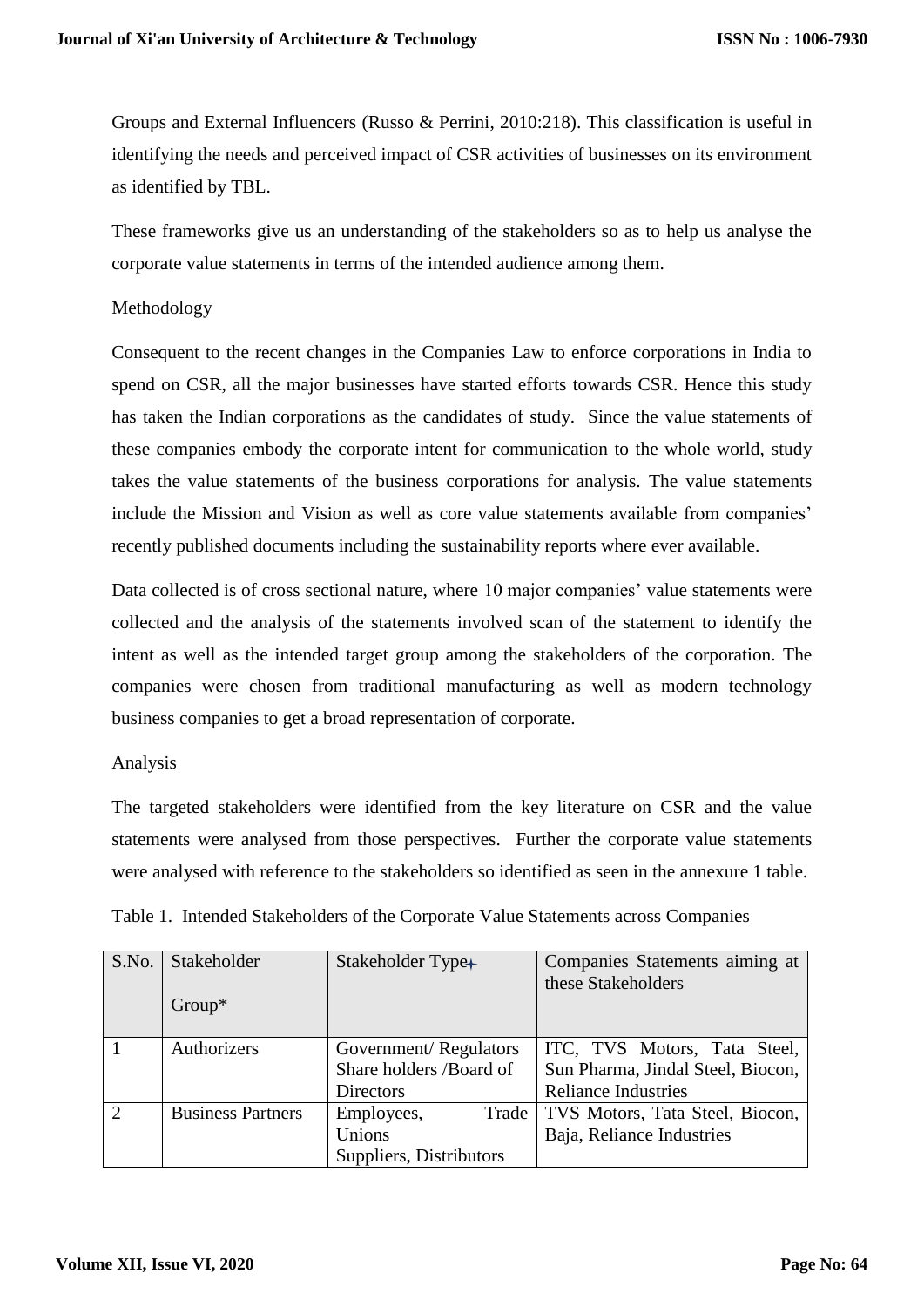| <b>Customer Groups</b> | Customers               | Wipro, TVS Motors, Tata Steel,   |
|------------------------|-------------------------|----------------------------------|
|                        | Consumer                | Infosys, Biocon, Bajaj, Reliance |
|                        | Activists/Groups        | Industries                       |
| External               | Community members       | ITC, TVS Motors, Tata Steel,     |
|                        | Journalists,<br>Special | Jindal Steel, Biocon, Bajaj      |
| Influencers            | interest Groups         |                                  |
|                        |                         |                                  |

\*Identified from Stakeholder Theory

+ Identified from TBL

# Source: Based on Data Analysis

As the above table summarizes, surprisingly only a few companies are addressing the entire gamut of stakeholders in their corporate value statements namely TVS Motors and Biocon.

## Discussion of Findings

The corporate value statements provide a very important platform for the organizations to express their long term commitments towards different goals of the organization which are again directed towards the multiple stakeholders. It is essential that these statements are clear and explicit so as to convey the intended meaning and direction to the intended stakeholders. Hence it is also necessary that the communication also identifies the stakeholder group which it is intended for more clearly.

From this perspective we find that the communication of value statements of many top corporate need to be even more clear and identify to whom it is intended for. As we find here, Tata Steel has been contributing to many CSR activities directed towards a variety of stakeholders even before the amendment to the Companies Act in India. However as we see here the communication can be more explicit to all stakeholders about their intent and actions.

## Conclusion

The essence of any communication is the understanding of its intent to the audience it is directed for. Being a most important core communication of any corporation, the value statements of companies need to be thus lucid and make sense to the intended stakeholder for its effectiveness. The companies whose value statements found to be wanting in this perspective can work on bettering their value statements in this respect.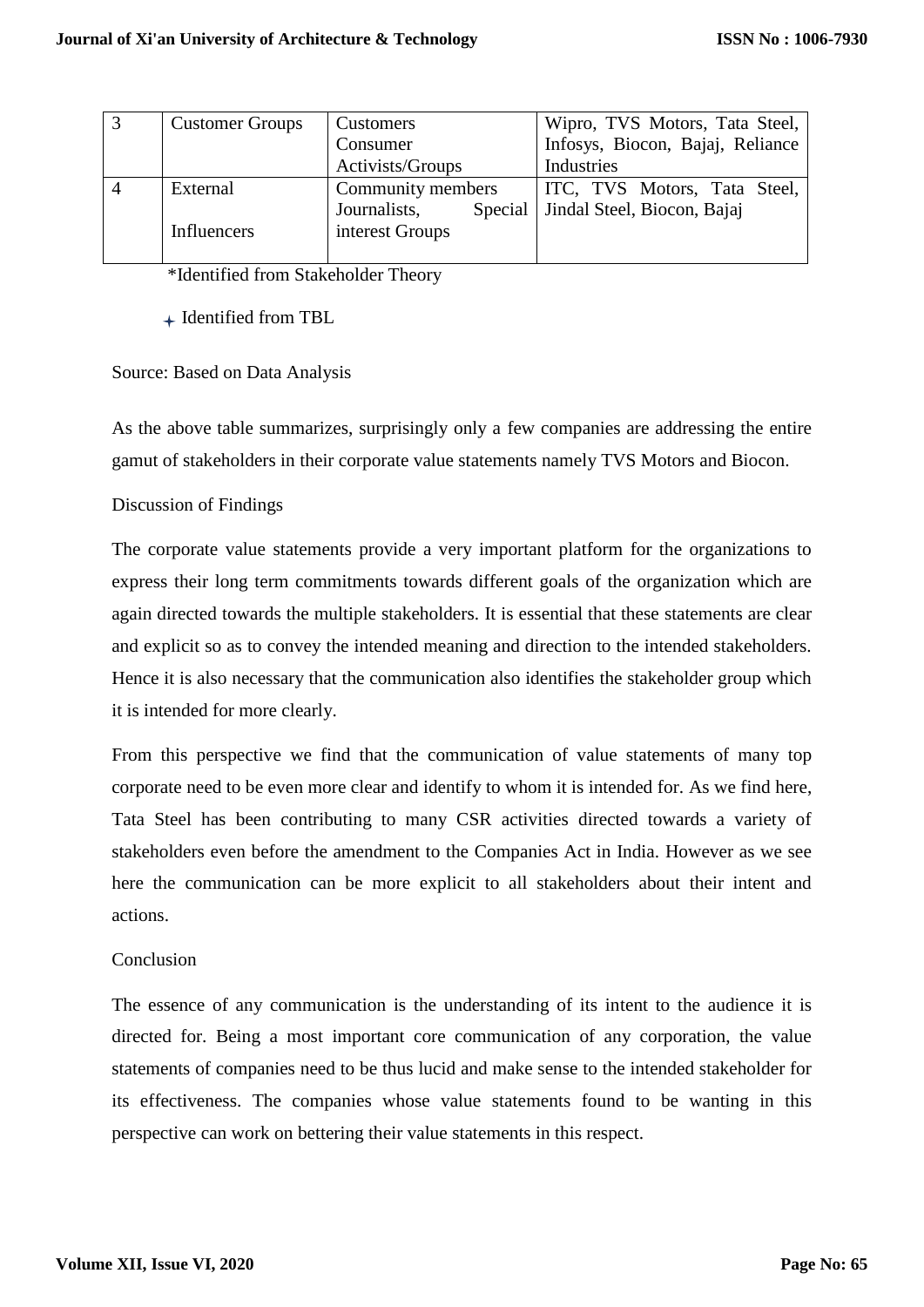# Reference

- 1. Durmaz, V., Ateş, S. S., & Duman, G.. (2011),CSR as a tool to cope with economic crises: the case of TEI. *Procedia-Social and Behavioral Sciences*, 24, 1418-1426.
- 2. Du, S., Bhattacharya, C. B., & Sen, S.,(2010), Maximizing business returns to corporate social responsibility (CSR): The role of CSR communication. *International journal of management reviews*, 12(1), 8-19.
- 3. Hartmann, M. , (2011),Corporate social responsibility in the food sector. *European Review of Agricultural Economics*, 38(3), 297-324.
- 4. Henriques, A., & Richardson, J. (Eds.), (2014). *The triple bottom line: Does it all add up*.. *Assessing the Sustainability of Business and CSR*- Routledge,London.
- 5. Morsing, M., Schultz, M., & Nielsen, K. U.,(2008), The 'Catch 22'of communicating CSR: Findings from a Danish study. *Journal of Marketing Communications* , 14(2), 97-111.
- 6. Norman, W., & MacDonald, C.,(2004), Getting to the bottom of "triple bottom line". *Business ethics quarterly*, 14(2), 243-262.
- 7. Russo, A., & Perrini, F. (2013). Investigating stakeholder theory and social capital: CSR in large firms and SMEs. *Journal of Business ethics*, 91(2), 207-221.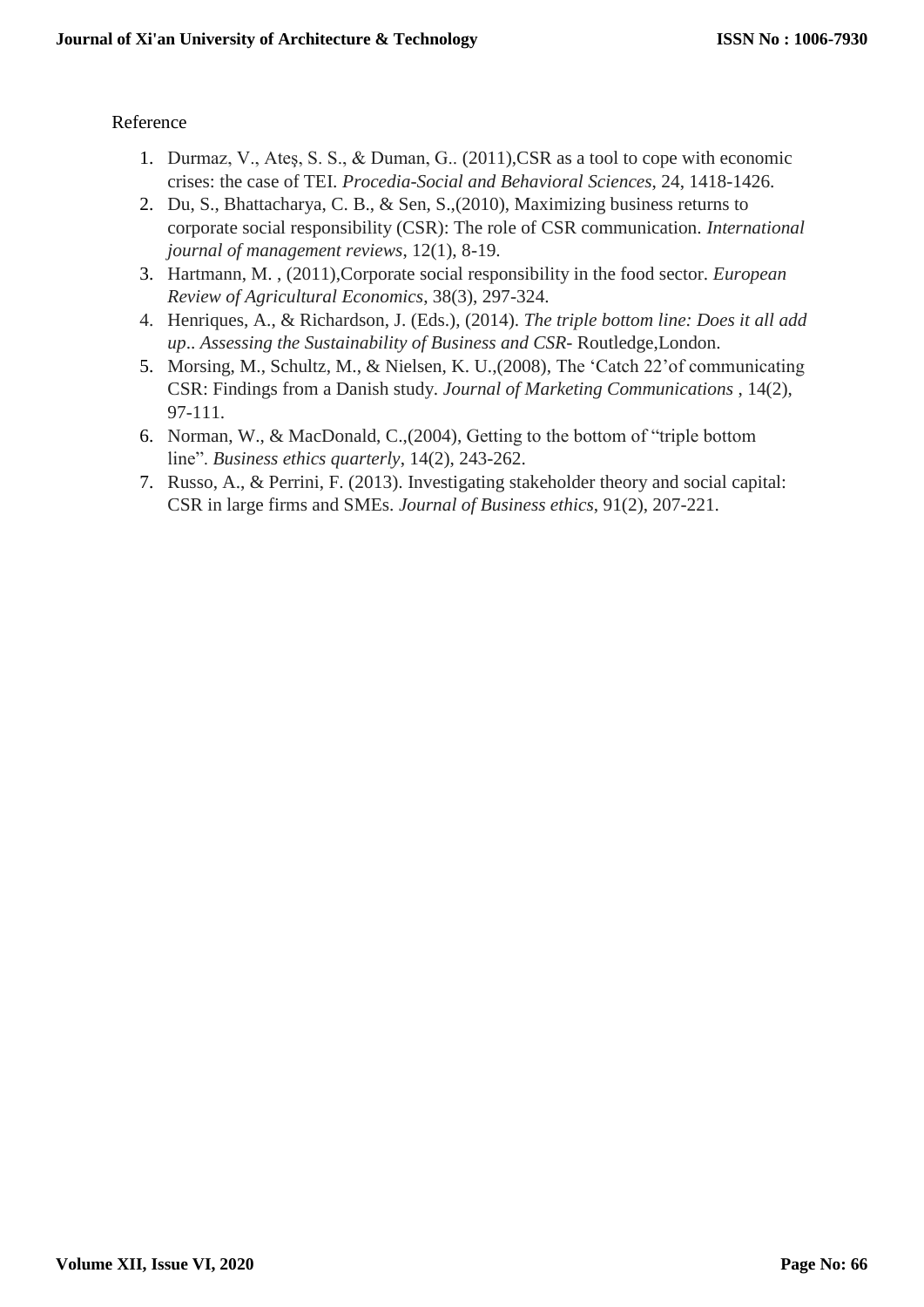#### Annexure

## Table 2.: Value statements-CSR inference

| S.             | Name of               |        | Value statements                                                                    | Inference /CSR focus                      |
|----------------|-----------------------|--------|-------------------------------------------------------------------------------------|-------------------------------------------|
| $\mathbf N$    | the                   |        |                                                                                     |                                           |
| O              | company<br><b>ITC</b> | Vision |                                                                                     | 1. Value creation to                      |
| 1              |                       |        | Sustain ITC's position as one of India's                                            | economy-country focus                     |
|                |                       |        | most valuable corporations through                                                  | 2.stakeholder focus                       |
|                |                       |        | world class performance, creating                                                   |                                           |
|                |                       |        | growing value for the Indian economy                                                |                                           |
|                |                       |        | and the Company's stakeholders                                                      |                                           |
|                |                       | Missio | To enhance the wealth generating<br>capability of the enterprise in a               | 1. Economy focus<br>2.stakeholder focus   |
|                |                       | n      | globalising environment, delivering                                                 |                                           |
|                |                       |        | superior and sustainable stakeholder                                                |                                           |
|                |                       |        | value                                                                               |                                           |
| $\overline{2}$ | Wipro                 | Vision | Contribute for global e-society, where a                                            | Customer focus-to<br>enhance people's     |
|                |                       |        | wide range of information is being                                                  | lifestyle & quality by                    |
|                |                       |        | exchanged beyond time and space over                                                | developing new                            |
|                |                       |        | global networks, which breaks down the<br>boundaries among countries, regions       | technology.<br>Allowing individuals to    |
|                |                       |        | and cultures, allowing individuals to                                               | take part in various social               |
|                |                       |        | take part in various social activities in                                           | activities in an impartial                |
|                |                       |        | an impartial, secure way. Continous                                                 | secure way.                               |
|                |                       |        | effort to enhance people's lifestyle and                                            |                                           |
|                |                       |        | quality by means of developing new<br>technology in wireless communication.         |                                           |
|                |                       | Missio |                                                                                     |                                           |
|                |                       | n      | The Spirit of Wipro is the core of                                                  | Company focus.<br>Embedded corporate      |
|                |                       |        | Wipro. These are our Values. It is about                                            | cultural behaviour by                     |
|                |                       |        | who we are. It is our character. It is<br>reflected consistently in all our         | means of indivisible                      |
|                |                       |        | behaviour. The Spirit is deeply rooted in                                           | synthesis of core values.                 |
|                |                       |        | the unchanging essence of Wipro. But it                                             |                                           |
|                |                       |        | also embraces what we must aspire to                                                |                                           |
|                |                       |        | be. It is the indivisible synthesis of the                                          |                                           |
|                |                       |        | four values. The Spirit is a beacon. It is                                          |                                           |
|                |                       |        | what gives us direction and a clear sense<br>of purpose. It energizes us and is the |                                           |
|                |                       |        | touchstone for all that we do.                                                      |                                           |
| 3              | <b>TVS</b>            | Vision | Driven by the customer                                                              | 1.customer focus-                         |
|                | motors                |        | TVS Motor will be responsive to                                                     | customer satisfaction                     |
|                |                       |        | customer requirements consonant with                                                | (right product, right price)              |
|                |                       |        | its core competence and profitability.                                              | , right time)<br>Adopting to cutting edge |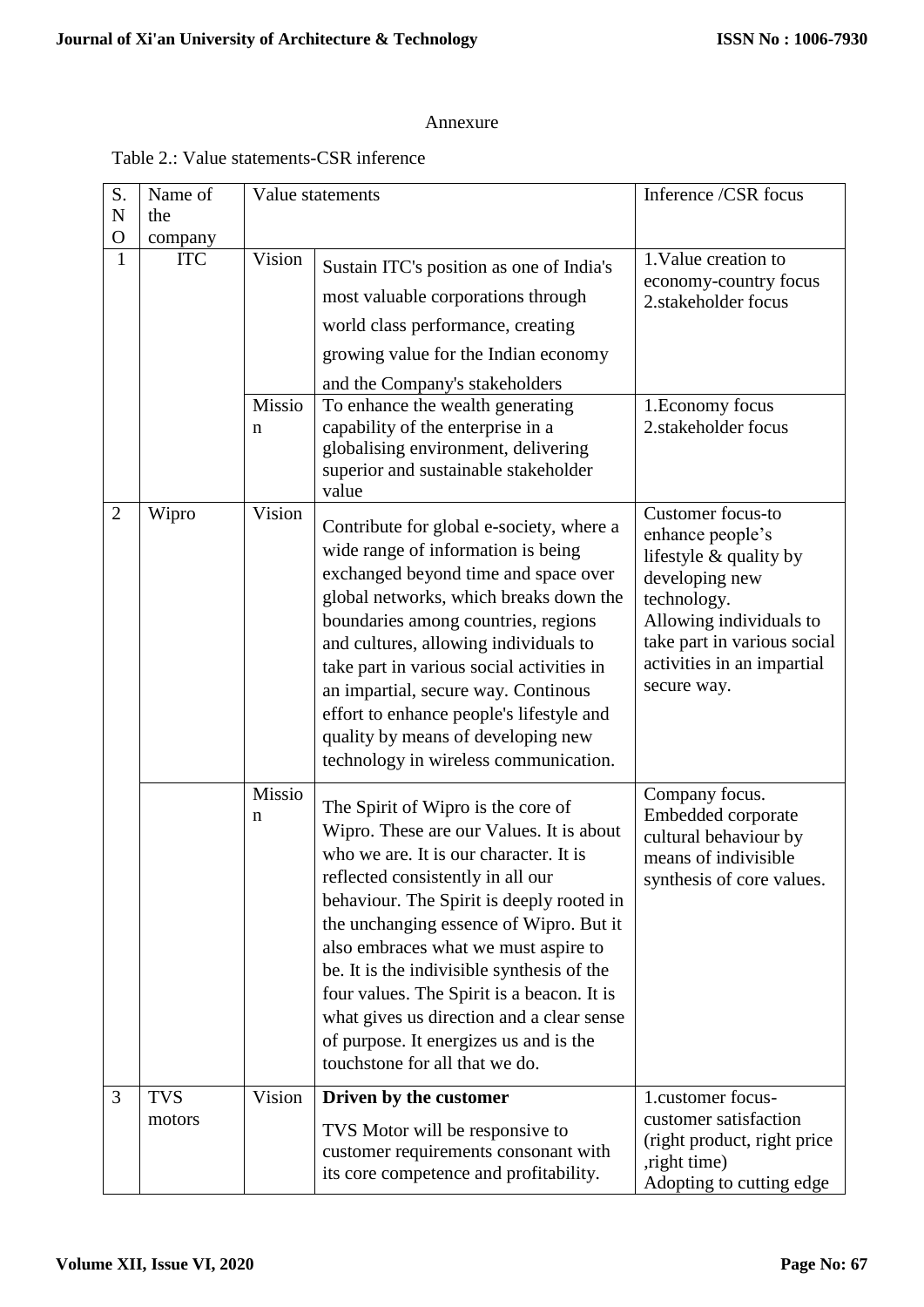|  | TVS Motor will provide total customer<br>satisfaction by giving the customer the<br>right product, at the right price, at the<br>right time.<br><b>The Industry Leader</b><br>TVS Motor will be one among the top<br>two two-wheeler manufacturers in India<br>and one among the top five two-wheeler<br>manufacturers in Asia.<br>At the cutting edge<br>TVS Motor will hone and sustain its<br>cutting edge of technology by constant<br>benchmarking against international                                                                                                                                       | technologies, TQM<br>2.economic focus-core<br>competence &<br>profitability,<br>3.employee focus:<br>systematic training and<br>planning the growth of<br>employees to achieve self<br>actualisation. Encourages<br>self-renewal process and<br>thus nurture their sense<br>of self worth.<br>4. environmental focus |
|--|---------------------------------------------------------------------------------------------------------------------------------------------------------------------------------------------------------------------------------------------------------------------------------------------------------------------------------------------------------------------------------------------------------------------------------------------------------------------------------------------------------------------------------------------------------------------------------------------------------------------|----------------------------------------------------------------------------------------------------------------------------------------------------------------------------------------------------------------------------------------------------------------------------------------------------------------------|
|  | leaders.                                                                                                                                                                                                                                                                                                                                                                                                                                                                                                                                                                                                            | Being a responsible<br>citizen -protection of                                                                                                                                                                                                                                                                        |
|  | <b>Global overview</b>                                                                                                                                                                                                                                                                                                                                                                                                                                                                                                                                                                                              | employees and<br>environment                                                                                                                                                                                                                                                                                         |
|  | TVS Motor will have profitable<br>operations overseas especially in Asian<br>markets, capitalizing on the expertise<br>developed in the areas of manufacturing,<br>technology and marketing. The thrust<br>will be to achieve a significant share for<br>international business in the total<br>turnover.<br><b>Committed to Total Quality</b>                                                                                                                                                                                                                                                                      |                                                                                                                                                                                                                                                                                                                      |
|  | TVS Motor is committed to achieving a<br>self-reviewing organization in<br>perpetuity by adopting TQM as a way of<br>life. TVS Motor believes in the<br>importance of the process. People and<br>projects will be evaluated both by their<br>end results and the process adopted.<br><b>The Human Factor</b>                                                                                                                                                                                                                                                                                                        |                                                                                                                                                                                                                                                                                                                      |
|  | TVS Motor believes that people make<br>an organization and that its well-being is<br>dependent on the commitment and<br>growth of its people. There will be a<br>sustained effort through systematic<br>training and planning career growth to<br>develop employees' talents and enhance<br>job satisfaction. TVS Motor will create<br>an enabling ambience where the<br>maximum self-actualisation of every<br>employee is achieved. TVS Motor will<br>support and encourage the process of<br>self-renewal in all its employees and<br>nurture their sense of self-worth.<br><b>Responsible Corporate Citizen</b> |                                                                                                                                                                                                                                                                                                                      |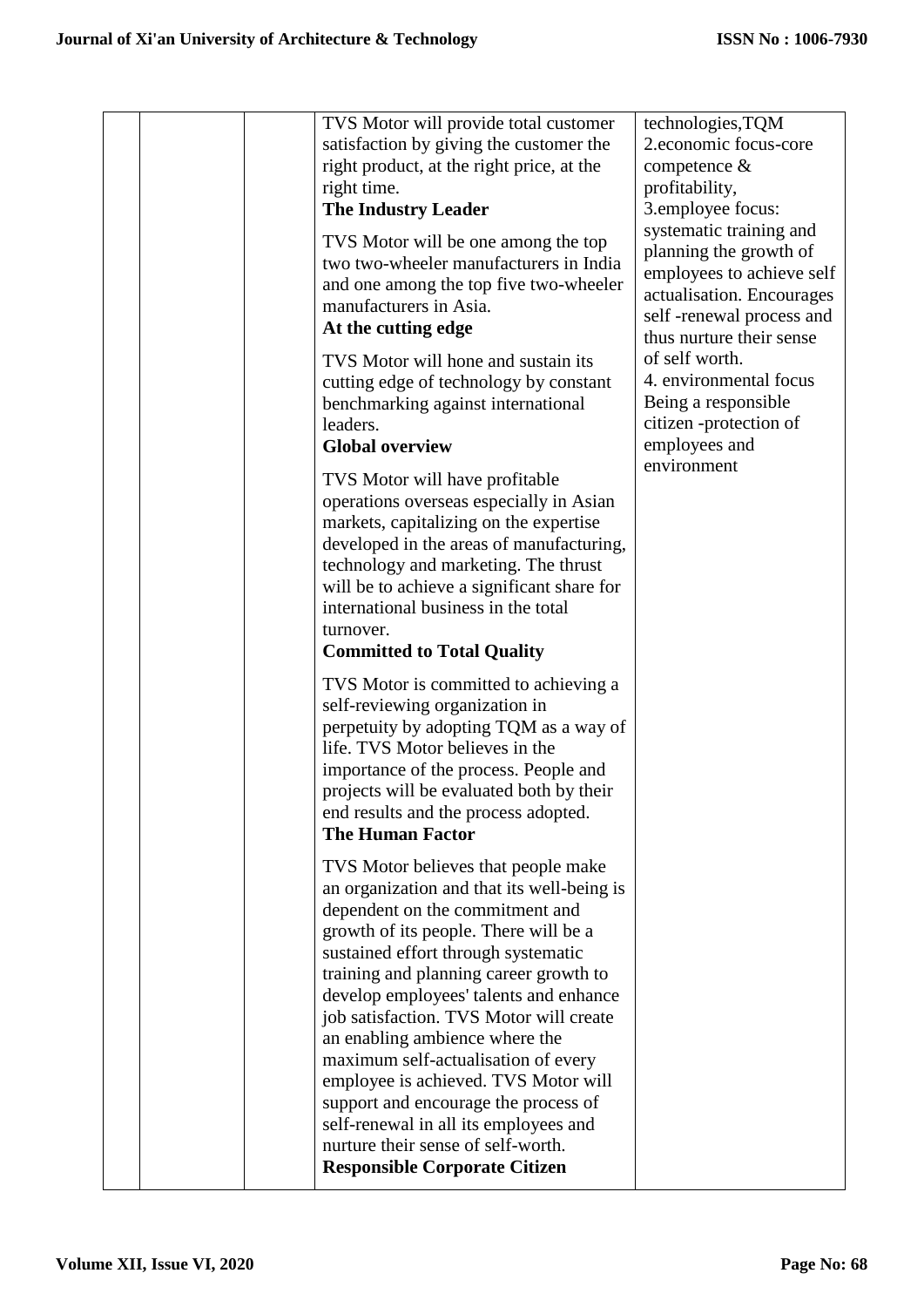|   |                      |                       | TVS Motor firmly believes in the<br>integration of Safety, Health and<br>Environmental aspects with all business<br>activities and ensures the protection of<br>employees and environment including<br>development of surrounding<br>communities. TVS Motor strives for<br>long-term relationships of mutual trust<br>and interdependence with its customers,<br>employees, dealers, and suppliers.                                                                                                                                                                                                                                                                                                                                                                                                                                                                                                                                                        |                                                                                                                                                                                                                                                                                                              |
|---|----------------------|-----------------------|------------------------------------------------------------------------------------------------------------------------------------------------------------------------------------------------------------------------------------------------------------------------------------------------------------------------------------------------------------------------------------------------------------------------------------------------------------------------------------------------------------------------------------------------------------------------------------------------------------------------------------------------------------------------------------------------------------------------------------------------------------------------------------------------------------------------------------------------------------------------------------------------------------------------------------------------------------|--------------------------------------------------------------------------------------------------------------------------------------------------------------------------------------------------------------------------------------------------------------------------------------------------------------|
|   |                      | Missio<br>$\mathbf n$ | We are committed to being a highly<br>profitable, socially responsible, and<br>leading manufacturer of high value for<br>money, environmentally friendly,<br>lifetime personal transportation products<br>under the TVS brand, for customers<br>predominantly in Asian markets and to<br>provide fulfilment and prosperity for<br>employees, dealers, and suppliers                                                                                                                                                                                                                                                                                                                                                                                                                                                                                                                                                                                        | Economic focus<br>Socially responsible<br>Customer focus-value for<br>money<br><b>Environment</b> focus<br>Employee focus-<br>continuous career growth<br>&prosperity and<br>fulfilment<br>Dealers & suppliers-<br>fulfilment &prosperity                                                                    |
| 4 | <b>TATA</b><br>steel | Vision                | We aspire to be the global steel industry<br>benchmark for Value Creation and<br>Corporate Citizenship. We make<br>difference through :<br>Our People<br>Fostering teamwork, nurturing talent,<br>enhancing leadership capability and<br>acting with pace, pride and passion<br>Our Offerings<br>Becoming the supplier of choice,<br>delivering premium products and<br>services, and creating value for our<br>customers<br>Our Conduct<br>Providing a safe workplace, respecting<br>the environment, caring for our<br>communities and demonstrating high<br>ethical standards<br><b>Our Policies</b><br>In adherence to the Tata Code of<br>Conduct, Tata Steel's policies pertain to<br>active sets of principles in different<br>areas of operation that help bring<br>uniformity in processes by clearly<br>defining the company's approach<br>Our Innovative Approach<br>Developing leading-edge solutions in<br>technology, processes and products | 1. Economic & customer<br>focus-Value creation<br>2.corporate citizenship<br>3.employee focus-team<br>building, talent<br>recognition, prospects for<br>growth, developing<br>leaders.<br>4.safe work place $\&$<br>respecting the<br>environment.<br>Well communicated<br>policies & innovative<br>approach |
|   |                      | Missio<br>n           | Consistent with the vision and values of<br>the founder Jamsetji Tata, Tata Steel<br>strives to strengthen India's industrial<br>base through effective utilization of staff<br>and materials. The means envisaged to                                                                                                                                                                                                                                                                                                                                                                                                                                                                                                                                                                                                                                                                                                                                      | 1. Economic focus-<br>optimal use of resources<br>-honesty, integrity, $\&$<br>profitability<br>2.creates faith in                                                                                                                                                                                           |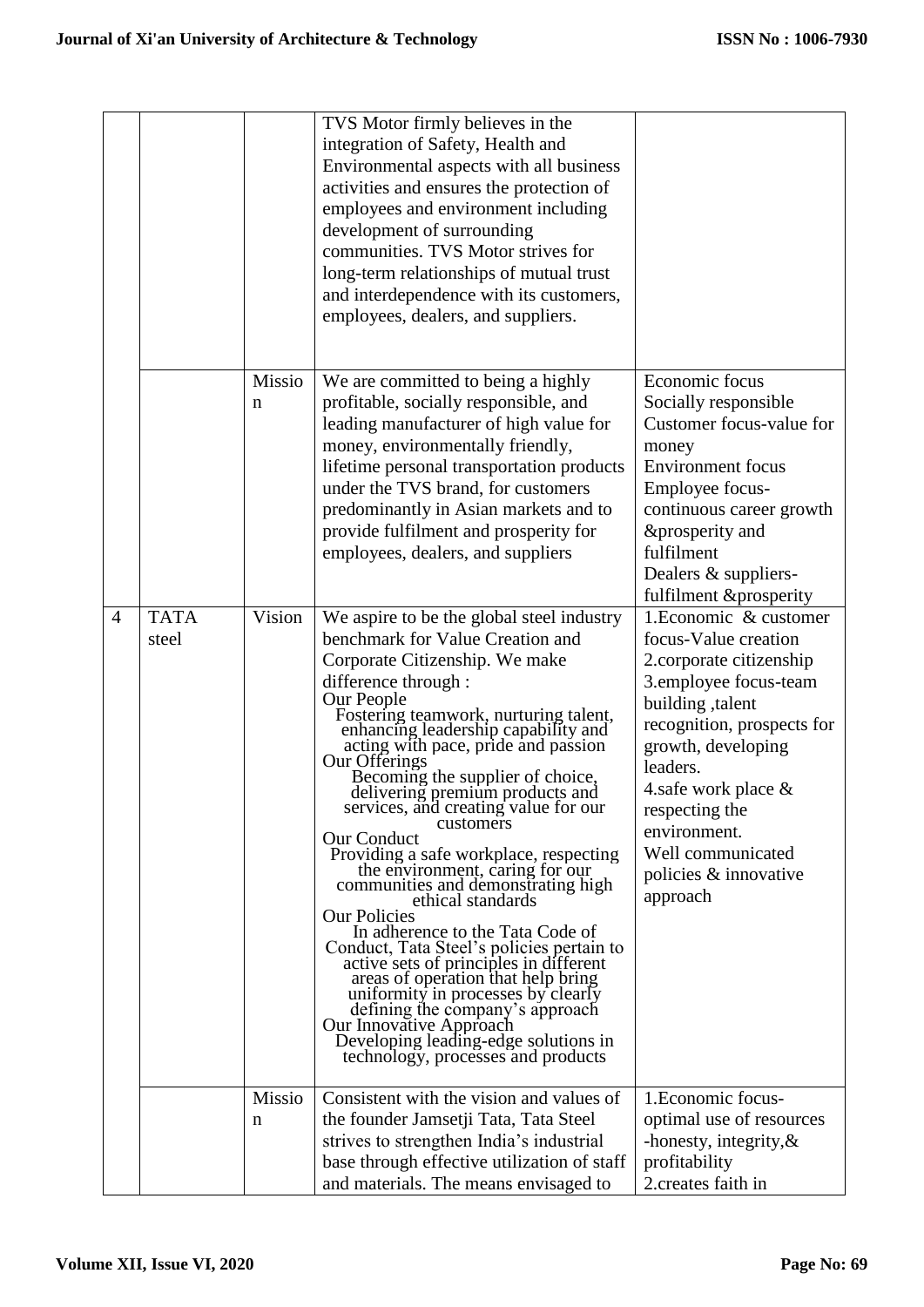| achieve this are cutting edge technology<br>democratic values<br>and high productivity, consistent with<br>modern management practices.<br>Tata Steel recognizes that while honesty<br>and integrity are essential ingredients of<br>a strong and stable enterprise,<br>profitability provides the main spark for<br>Overall, the Company seeks to scale the<br>heights of excellence in all it does in an<br>atmosphere free from fear, and thereby<br>reaffirms its faith in democratic values                                                                                                                                                                     |
|----------------------------------------------------------------------------------------------------------------------------------------------------------------------------------------------------------------------------------------------------------------------------------------------------------------------------------------------------------------------------------------------------------------------------------------------------------------------------------------------------------------------------------------------------------------------------------------------------------------------------------------------------------------------|
| Reaching People and Touching Lives<br>Economic focus<br>Globally as a Leading Provider of                                                                                                                                                                                                                                                                                                                                                                                                                                                                                                                                                                            |
| Sunology - a combination of two words,<br>Sun & Ideology is at the core of Sun.<br>Humility, Integrity, Passion &<br>Innovation together form Sunology. It is<br>Under promise and over deliver<br>Let your work speak for you<br>Always put 'we' before 'me'<br>Do the right thing with conviction<br>Practice honesty, impartiality &<br>Adhere to strong ethical and moral<br>Courage to call-out what is not<br>In fuse energy in everything that<br>Do your best in every situation<br>Strive to implement new ideas $\&$<br>technologies to meet unmet needs<br>Encourage others to think out-of-<br>Do not limit yourself<br>Believe in raising the bar every |
| Stakeholder focus<br>To be a globally admired organisation                                                                                                                                                                                                                                                                                                                                                                                                                                                                                                                                                                                                           |
| that enhances the quality of life of all<br>through sustainable                                                                                                                                                                                                                                                                                                                                                                                                                                                                                                                                                                                                      |
|                                                                                                                                                                                                                                                                                                                                                                                                                                                                                                                                                                                                                                                                      |
| stakeholders through sustainable<br>development of business<br>industrial and business development                                                                                                                                                                                                                                                                                                                                                                                                                                                                                                                                                                   |
|                                                                                                                                                                                                                                                                                                                                                                                                                                                                                                                                                                                                                                                                      |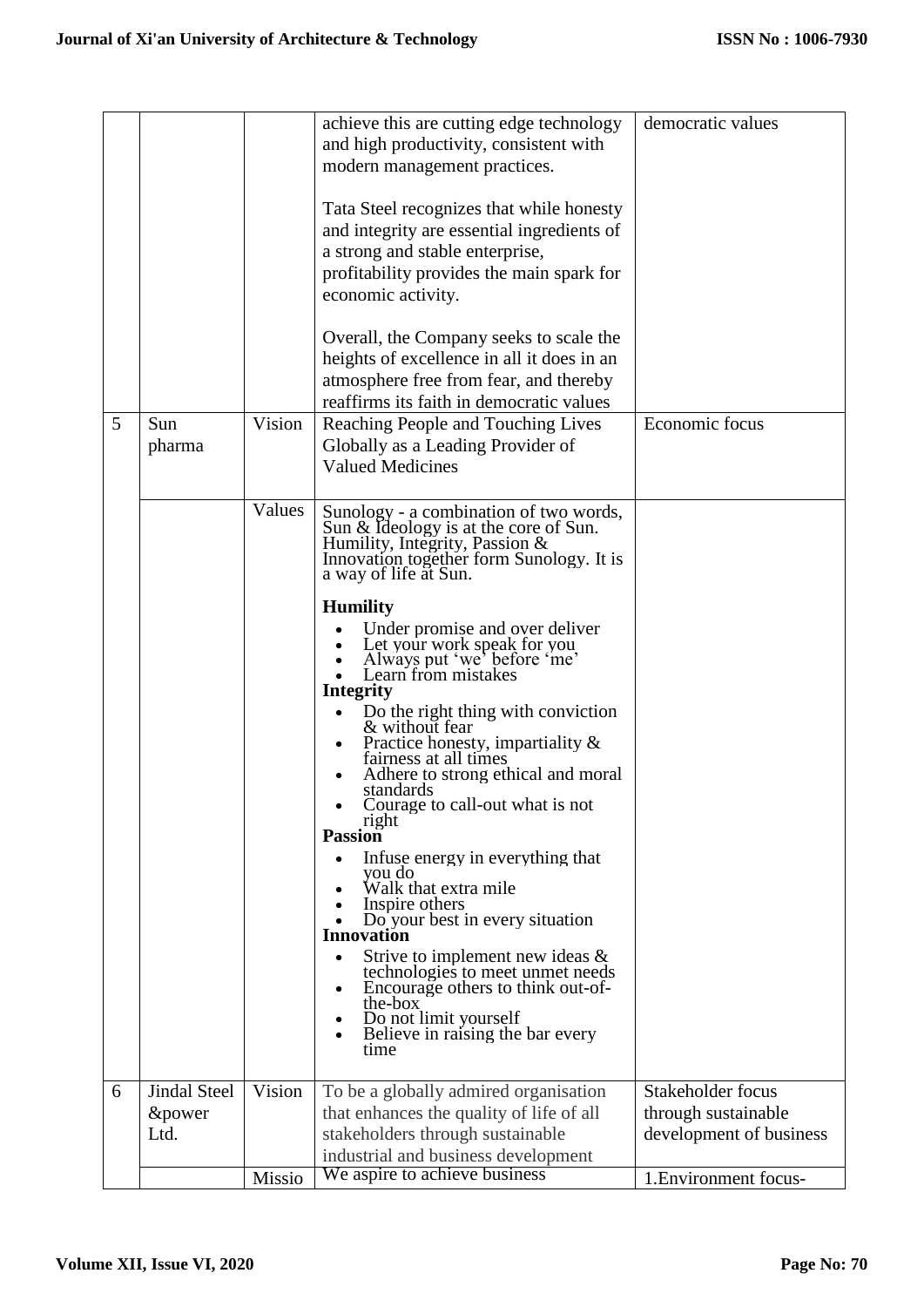|        |                                     | n           | excellence through:<br>The spirit of entrepreneurship and<br>innovation<br>Optimum utilisation of resources<br>Sustainable environment friendly<br>procedures and practices<br>The highest ethics and standards<br>Hiring, developing and retaining the<br>best people<br>Maximising returns to stakeholders<br>Positive impact on the communities we<br>touch                                                                                                                                                                                                                                                                                                                                                                   | sustainable environment<br>friendly procedures $\&$<br>practices<br>2.economic focus-<br>optimum utilisation of<br>resources<br>3.stakeholder focus-<br>return maximisation<br>4. societal focus-positive<br>impact on communities |
|--------|-------------------------------------|-------------|----------------------------------------------------------------------------------------------------------------------------------------------------------------------------------------------------------------------------------------------------------------------------------------------------------------------------------------------------------------------------------------------------------------------------------------------------------------------------------------------------------------------------------------------------------------------------------------------------------------------------------------------------------------------------------------------------------------------------------|------------------------------------------------------------------------------------------------------------------------------------------------------------------------------------------------------------------------------------|
| $\tau$ | <b>Infosys</b><br>Internation<br>al | Vision      | To help our clients meet their goals<br>through our people, services and<br>solutions                                                                                                                                                                                                                                                                                                                                                                                                                                                                                                                                                                                                                                            | <b>Customer</b> focus                                                                                                                                                                                                              |
|        |                                     | Missio<br>n | Infosys International Inc. is dedicated to<br>providing the people, services and<br>solutions our clients need to meet their<br>information technology challenges and<br>business goals.<br>Work to understand the needs and<br>requirements of our clients before<br>proposing a solution<br>Develop responsive proposals that<br>provide cost-effective solutions to our<br>clients needs<br>Deploy the right mix of people and<br>products to deliver value-added services<br>and solutions to our clients<br>Follow-up on the quality of our services<br>and solutions to our clients<br>Appreciate the trust that our clients put<br>in us as we work with them to improve<br>their business and information<br>technology. | Customer focus-value<br>added services,<br>responsive proposals<br>which provide cost<br>effective solutions to the<br>clients.<br>And ensuring quality<br>service                                                                 |
| 8      | Biocon                              | Missio<br>n | To be an integrated biotechnology<br>enterprise of global distinction.<br>Essential to this mission is excellence<br>$1n$ :<br>- Intellectual asset creation through<br>discovery, research and development<br>- State-of-the-art manufacturing<br>capabilities<br>- Internationally benchmarked quality<br>and regulatory systems<br>- New medical insight through disease<br>specific clinical research<br>- Customer relationship through<br>outstanding products and services<br>- Human resource development through<br>training, mentoring and empowering<br>- Management of research and business<br>partnerships                                                                                                         | Customer focus-<br><b>Employee focus</b><br>Economic focus-effective<br>production                                                                                                                                                 |
|        |                                     | Vision      | To enhance global healthcare through<br>innovative and affordable<br>biopharmaceuticals for patients, partners                                                                                                                                                                                                                                                                                                                                                                                                                                                                                                                                                                                                                   | Economic focus                                                                                                                                                                                                                     |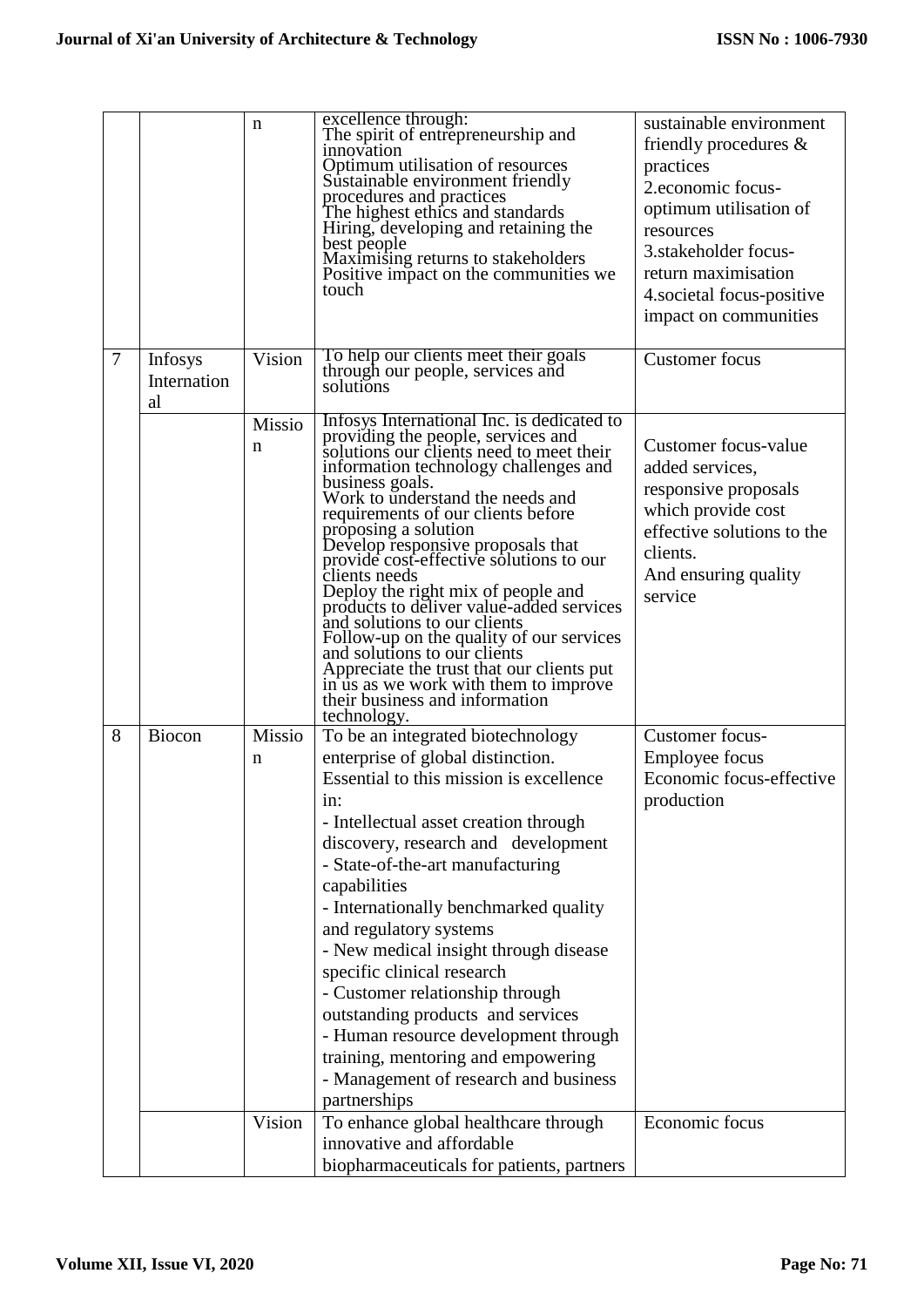|    |                                         |        | and healthcare systems across the globe                                  |                                |
|----|-----------------------------------------|--------|--------------------------------------------------------------------------|--------------------------------|
| 9  | Bajaj                                   | Vision | Harness our heritage of 90 years and                                     | <b>Customer</b> focus          |
|    |                                         |        | combine it with leading edge scientific                                  |                                |
|    |                                         |        | knowledge to bring innovative high                                       |                                |
|    | quality products for consumers across   |        |                                                                          |                                |
|    | the world to help them get more out of  |        |                                                                          |                                |
|    |                                         |        | life.                                                                    |                                |
|    |                                         | Missio | We aspire to make BCL a complete                                         | 1. Customer focus-             |
|    |                                         | n      | <b>FMCG</b> company by introducing                                       | through innovation, to         |
|    |                                         |        | a culture of innovation here to create                                   | reach out even to rural        |
|    |                                         |        | newer pathbreaking products for                                          | area, future ready             |
|    |                                         |        | consumers across the globe                                               | organisation-                  |
|    |                                         |        | We will help our consumers feel good,                                    | sustainability                 |
|    |                                         |        | look good and get more out of life with                                  | 2.employee focus-              |
|    |                                         |        | our premium mixes and make                                               |                                |
|    |                                         |        | them accessible even in the farthest                                     |                                |
|    |                                         |        | corner of the rural markets                                              |                                |
|    |                                         |        | We will strongly Engage with,                                            |                                |
|    |                                         |        | Develop, Recognize and Retain Talent                                     |                                |
|    |                                         |        | within the organization across every                                     |                                |
|    |                                         |        | department                                                               |                                |
|    |                                         |        | We will develop the most efficient                                       |                                |
|    |                                         |        | ways of doing business by using                                          |                                |
|    |                                         |        | cutting edge IT tools across all                                         |                                |
|    |                                         |        | processes and make BCL a future                                          |                                |
|    |                                         |        | ready organization that can add even<br>more value for our consumers and |                                |
|    |                                         |        | customers                                                                |                                |
| 10 | Reliance                                | Vision | To be our clients' 'first call' and                                      | <b>Customer focus-customer</b> |
|    | Industries                              |        | preferred collaboration partner within                                   | first                          |
|    | Ltd                                     |        | our business areas                                                       |                                |
|    |                                         |        | To consistently exceed our clients'                                      |                                |
|    |                                         |        | expectations for professional and value-                                 |                                |
|    |                                         |        | adding advice                                                            |                                |
|    |                                         |        |                                                                          |                                |
|    |                                         |        | Our objective is long-standing and                                       |                                |
|    |                                         |        | trustful client relationships created via                                |                                |
|    |                                         |        | excellent advice and service                                             |                                |
|    |                                         | Missio | To provide the best and most value-                                      | Shareholder interest-          |
|    |                                         | n      | adding advice within investor relations,                                 | corporate governance           |
|    |                                         |        | financial communications, media                                          | Stakeholder focus -direct      |
|    |                                         |        | relations, crisis communications, issues                                 | stakeholders including         |
|    |                                         |        | management and CSR reporting                                             | employees                      |
|    |                                         |        | To be an independent sparring-partner                                    |                                |
|    |                                         |        | and to provide excellent advice for our                                  |                                |
|    |                                         |        | clients in connection with IPOs, ECM                                     |                                |
|    |                                         |        | and M&A transactions, corporate                                          |                                |
|    | governance-related issues as well as in |        |                                                                          |                                |
|    |                                         |        | connection with preparations of                                          |                                |
|    |                                         |        | contingency communications plans                                         |                                |